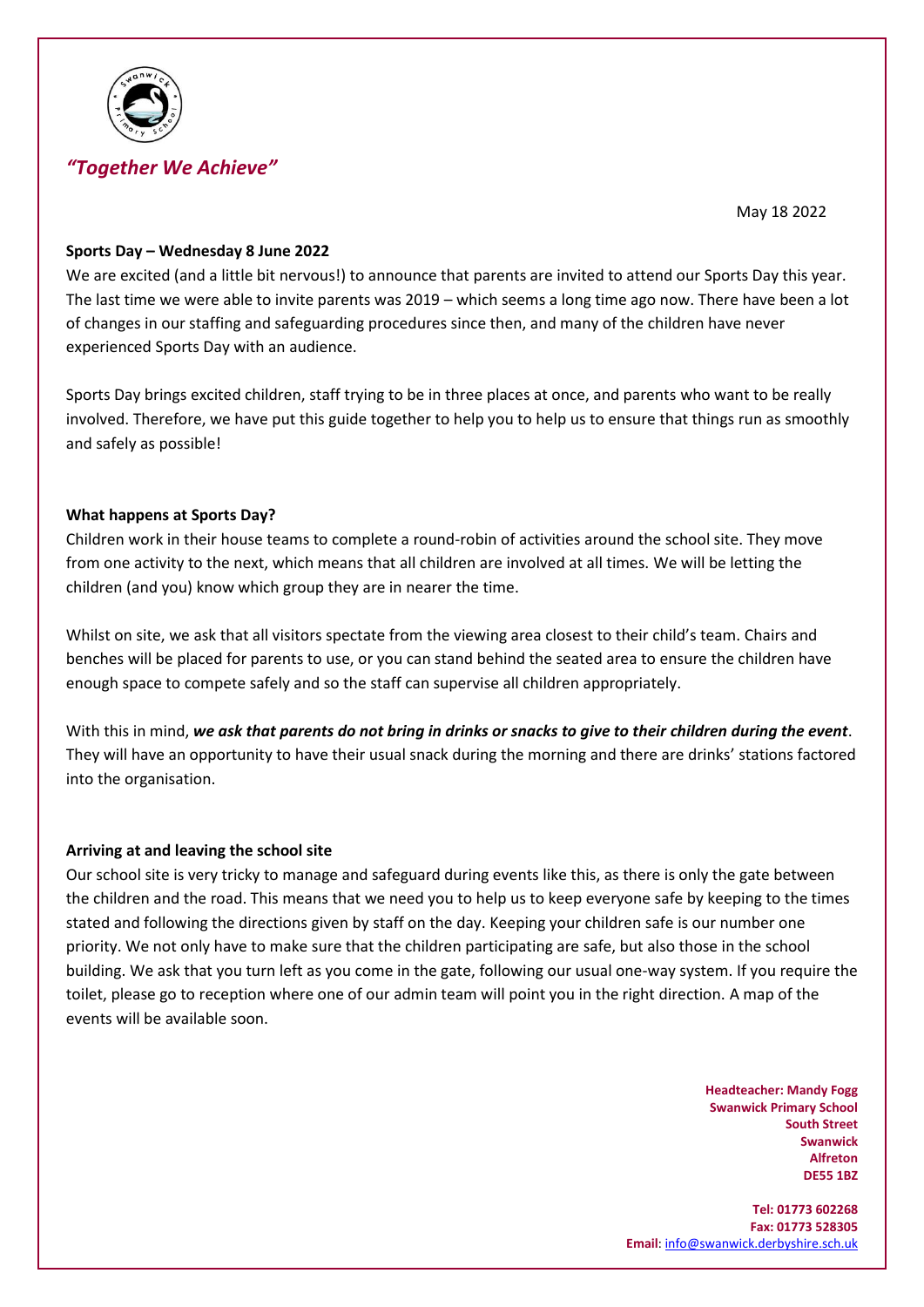

# *"Together We Achieve"*

## **Morning Events – EYFS & Key Stage 1 (Reception, Y1 & Y2)**

Arrival for parents – 9.25-9.40am South Street Gate (Finishing around 11.00am) Start time – 9.45am

## **Afternoon Events – Key Stage 2 (Y3, Y4, Y5 & Y6)**

Arrival for parents – 1.10-1.25pm South Street Gate (Finishing around 2.45pm) Start time – 1.30pm

*Please note that in order to safeguard the school site, the pupils, staff and visitors, we are unable to open the gates at other times and once they are closed and unsupervised – they will remain closed.* 

### **Sun Safety**

As we know, the weather can be unpredictable. Please follow the following advice to ensure your child is safe in the sun on the day. Even if it doesn't look that sunny, it is important that precautions are taken:

SLIP on a t-shirt (which covers the shoulders) SLOP on SPF 30+ broad spectrum UVA sunscreen. SLAP on a broad brimmed hat. SLIDE on quality sunglasses. SEEK SHADE from the sun whenever possible.

On the day, please ensure your child:

- **Comes to school wearing sun cream.** (Unfortunately, we don't have the capacity to put sun cream on children.)
- **Has a water bottle** so that they can keep hydrated during the day.
- **Brings a named sun hat to school.**

### **Photography**

We know your children are really looking forward to parents cheering them on at this event – and it would be great to see you all clapping and cheering. We ask that you only take photographs of your child and that photographs taken in school are for personal use and not to be shared online.

> **Headteacher: Mandy Fogg Swanwick Primary School South Street Swanwick Alfreton DE55 1BZ**

**Tel: 01773 602268 Fax: 01773 528305 Email**[: info@swanwick.derbyshire.sch.uk](mailto:info@swanwick.derbyshire.sch.uk)